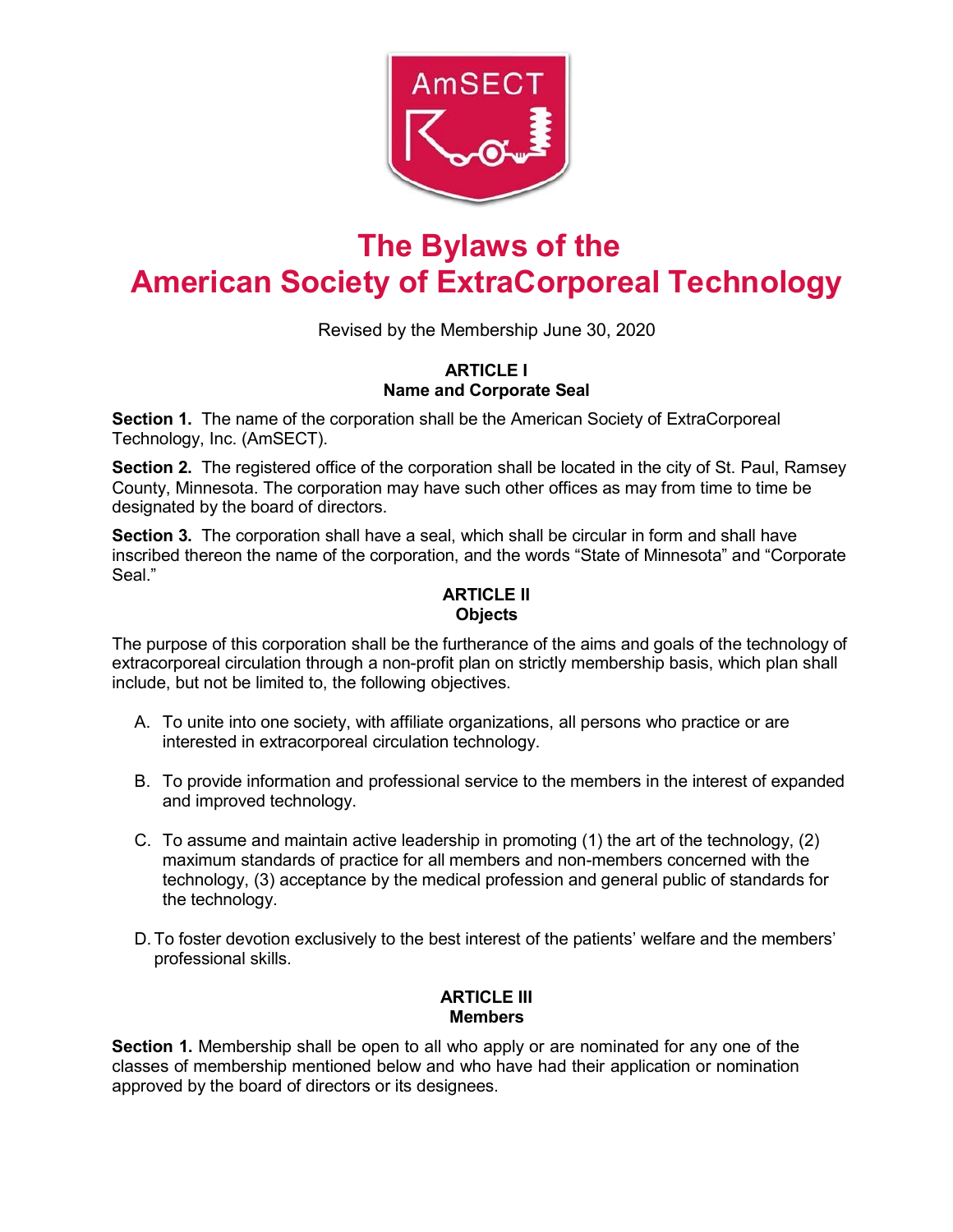## **Section 2.** There shall be seven (7) categories of membership:

- A. ACTIVE -- An active member shall be any perfusionist active in the practice of extracorporeal circulation technology (An active member, at the time of this enactment, shall be eligible to remain in this category). An active member in good standing shall be entitled to vote on all issues submitted for vote by the Board of Directors and/or the National Office and shall be eligible for election to office. The fees and dues shall be as determined by the board of directors, except that any increase in dues must be approved by the membership. Membership dues rates in any category may be discounted by 10% to allow for recruitment and retention initiatives as approved by the Board of Directors. Any individual who applies for and is qualified to enter the active category within one (1) year after graduation from an approved accredited training program, shall be considered a "new" active member and shall pay dues equal to 60% of the normal active membership fee per year for the first two years, after which the dues shall be assessed at the normal active membership rate.
- B. LIFE A life member shall be a member who has served the society at the national level for at least ten (10) years, who is nominated by a Board member and whose nomination is approved by an affirmative vote of three quarters of the membership voting at an annual meeting.
	- a. Life members shall be entitled to all the rights and privileges of active membership.
	- b. Life members shall be exempt from the payment of national dues and registration fees for AmSECT sponsored meetings.
	- c. The number of Life members shall not exceed 35 at any given time.
- C. STUDENT A student member shall be a member enrolled in an accredited program of perfusion education, approved by the Board of Directors. Students shall pay national dues as prescribed by the Board of Directors. Student members shall have voice but no vote and shall not be eligible for election to office.
	- a. Student members shall pay dues one time and remain student members while actively enrolled in the perfusion education program.
	- b. Student membership shall terminate at the next dues billing cycle after date of graduation or cessation of enrollment.
- D. RETIRED A member who has retired from the profession and who has held active membership for twenty (20) years or has retired because of disability may apply for reclassification to retired membership.
	- a. Retired members shall be entitled to all rights and privileges of life members except that they shall not be eligible for election to office.
	- b. A retired member shall be exempt from the payment of national dues and registration fees for the annual meeting of AmSECT.
- E. ASSOCIATE An associate member shall be a member who is involved with the clinical practice of extracorporeal technology but is not a perfusionist; or has an interest in either the society or extracorporeal technology, but who does not meet the stated criteria for any other membership category. Associate members shall pay national dues as prescribed by the Board of Directors. Associate members shall have voice but no vote and shall not be eligible for election to office.
- F. INTERNATIONAL An international member shall be a member who resides outside of the United States who is either actively engaged, or interested in, the practice of extracorporeal circulation technology. International members shall pay dues as prescribed by the Board of Directors. International members shall have voice but no vote and shall not be eligible for election to office.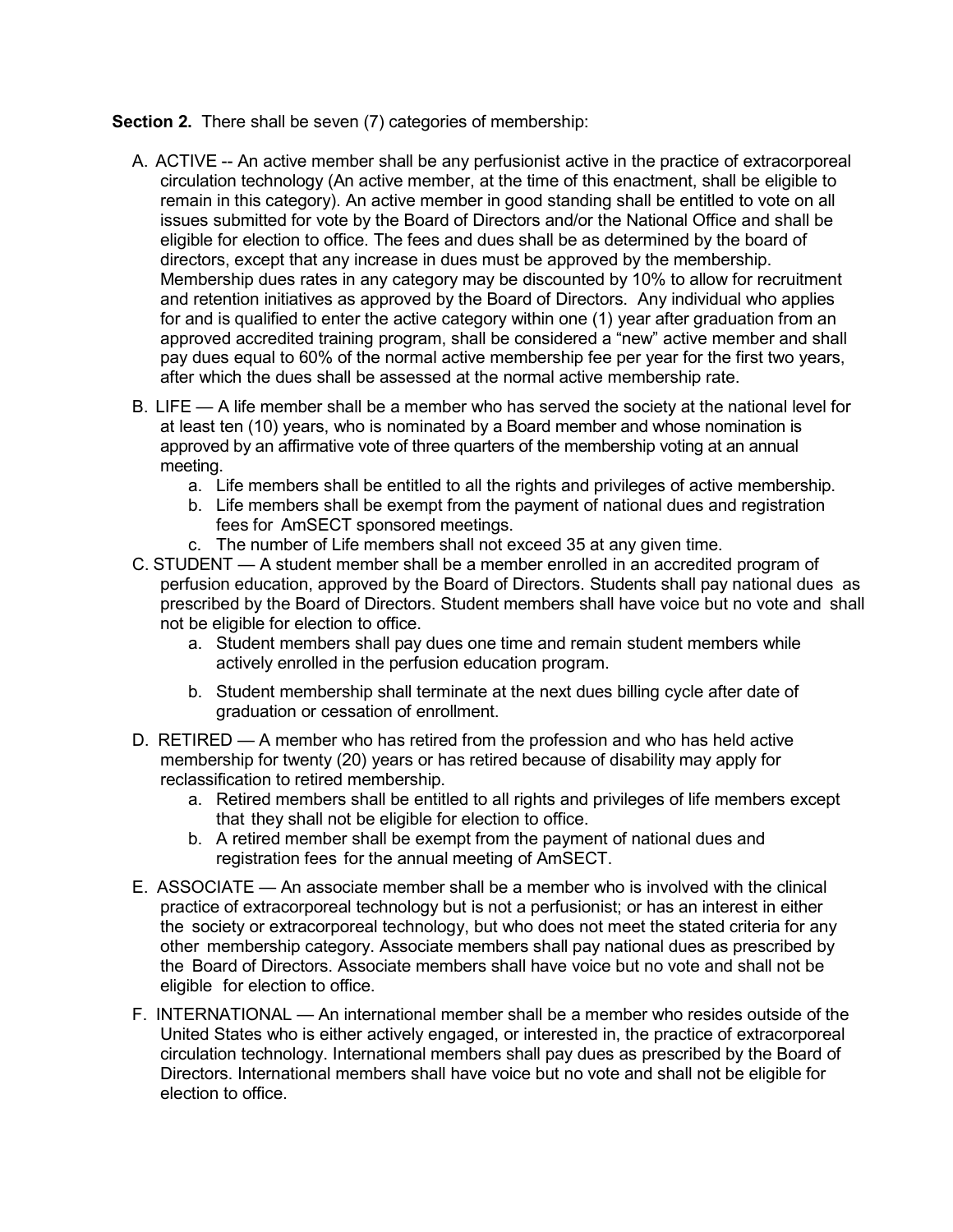G. PERIOPERATIVE BLOOD MANAGEMENT CLINICIAN — A Perioperative Blood Management Clinician member shall be a member who is actively engaged, or interested in, the practice of perioperative blood salvaging and processing. Perioperative Blood Management Clinician members shall pay national dues as prescribed by the Board of Directors. Perioperative Blood Management Clinician members shall have voice but no vote and shall not be eligible for election to office. An individual who is actively engaged in any other perfusion activities shall not be eligible for this membership category.

**Section 3.** In order to be a member in good standing, each dues paying member must pay the initiation fee and annual dues. The fees and dues shall be as determined by the board of directors, except that any increase in dues must be approved by the membership. In the event a member resigns, or their membership lapses, reinstatement of their membership will require payment of all current and existing fees and be subject to the membership criteria in effect at the time reinstatement is requested.

**Section 4**Membership dues shall be paid to the national office annually in accordance with existing policy. Members whose dues are not received will be notified that their dues are delinquent and they shall have no vote or other privilege of membership until the account is settled.

**Section 5.** A member in good standing who desires to terminate his/her membership in the society may do so by notifying the national office in writing of their intent.

# **ARTICLE IV Meetings of the Membership**

**Section 1.** An annual meeting of the members shall be held to inaugurate the elected officers, directors, and committee members and to declare the results of the vote on such other issues as were to be decided upon by ballot, and for such other business as may properly come before the meeting.

**Section 2.** Notice of the meeting shall be made no fewer than ten (10) or more than sixty (60) days prior thereto by posting on the AmSECT website, and by email to all members with an email address on file.

**Section 3.** Special meetings of the membership may be called upon not less than ten (10) or more than sixty (60) days notice by the Board of Directors at any other time and place.

**Section 4.** A quorum shall consist of the voting membership of the corporation present at any properly called membership meeting.

**Section 5.** Voting by the membership shall be done by mail and/or electronic vote. Except as otherwise required by law or the Articles of Incorporation or these Bylaws, a simple majority of those voting is needed to take action, provided that at least ten (10%) percent of the membership votes. Any member may request and utilize a paper ballot for any issue.

**Section 6.** Ballots for the election of officers, directors, and committee members shall be published at least 60 days prior to the meeting. Voting will end on the date specified on the ballot as established by the Nominating Committee and winners will be notified and announced no later than 30 days prior to the annual meeting.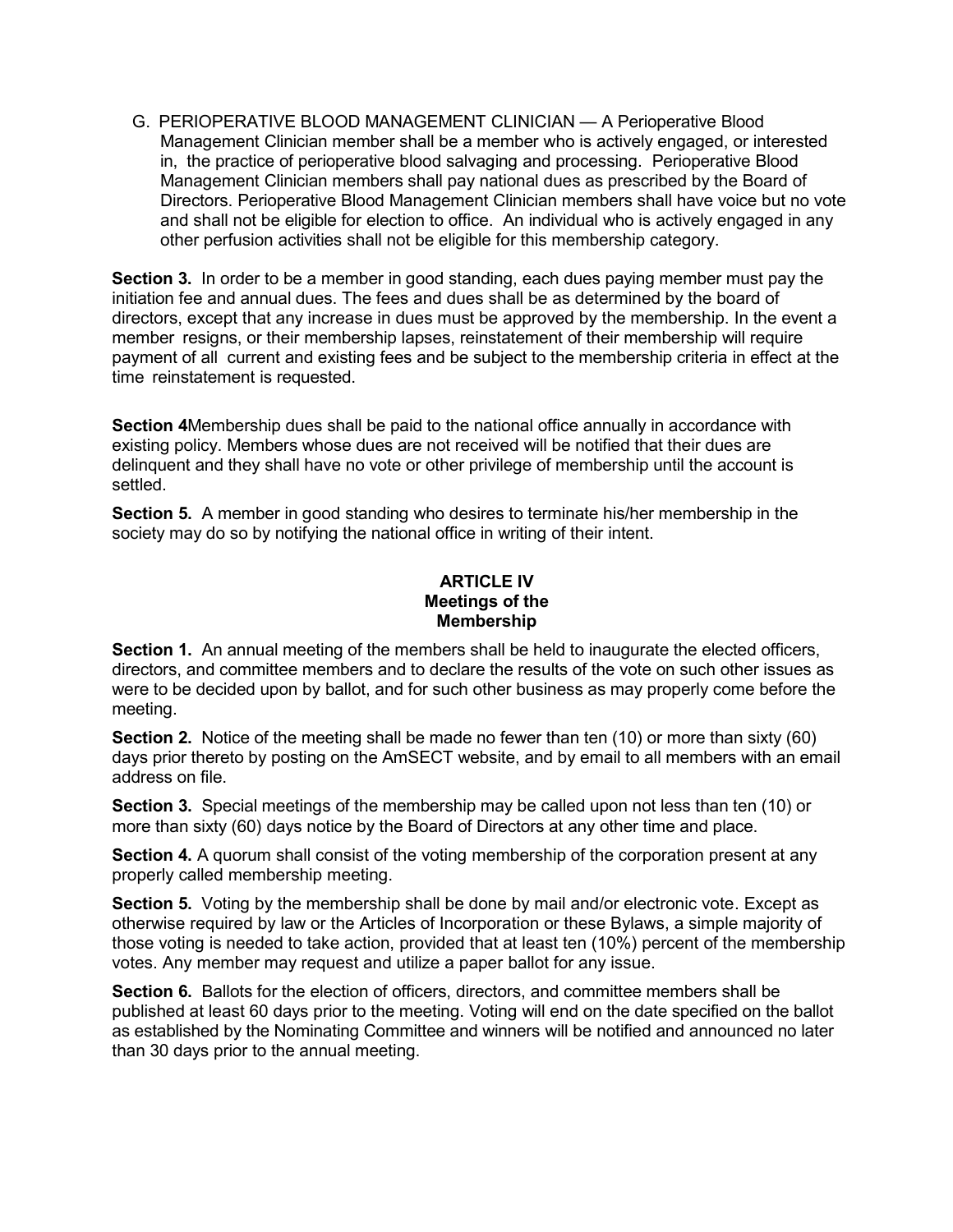**Section 7**. A member or director may execute a written waiver of any notice of any meeting required to be given by statute, by articles of incorporation or by any provision of these bylaws, either before, at, or after the meeting, and any such waiver, when filed, as herein after provided, shall be equivalent to such notice. Any such waiver shall be filed with the person designated to act as secretary of that meeting, who shall enter it upon the minutes or other records of that meeting. Appearance at a meeting by any director shall also be deemed a waiver of notice thereof unless the appearance is solely for the purpose of asserting the illegality of the meeting.

## **ARTICLE V Zones**

**Section 1.** The Society shall be organized into zones in order to provide a balanced geographical distribution of elected Directors.

**Section 2.** Each zone shall elect two (2) directors to the Board of Directors. No zone may elect more than one director from an individual state. Candidates for director positions shall submit Willingness to Serve forms and be elected by plurality vote by the members of that zone. Directors shall take office at the conclusion of the annual corporate meeting following their election.

**Section 3.** The term of office for Director shall be three (3) years. There shall be a limit of two consecutive terms for which one member may serve as a director.

**Section 4.** It shall be the duty of the director to:

- A. Serve as a member or chair a national committee if requested to do so.
- B. Work to promote membership.
- C. Work to promote the objects of AmSECT.
- D. Perform other such tasks as assigned by the president or the Board of Directors.
- E. Attend the meetings of the Board of Directors, the annual international conference, and the annual corporate meeting.

**Section 5.** The division of membership into zones shall be by states as listed below and using ZIP codes for additional clarification.

- A. ZONE 1 Alaska, Arizona, California, Colorado, Hawaii, Idaho, Montana, Nevada, New Mexico, Oregon, Utah, Washington, Wyoming
- B. ZONE 2 Arkansas, Illinois, Iowa, Kansas, Louisiana, Minnesota, Missouri, Nebraska, North Dakota, Oklahoma, South Dakota, Texas, Wisconsin
- C. ZONE 3 Alabama, Florida, Georgia, Indiana, Kentucky, Michigan, Mississippi, Ohio, Tennessee, Puerto Rico
- D.ZONE 4 Connecticut, Delaware, District of Columbia, Maine, Maryland, Massachusetts, New Hampshire, New Jersey, New York, North Carolina, Pennsylvania, Rhode Island, South Carolina, Vermont, Virginia, West Virginia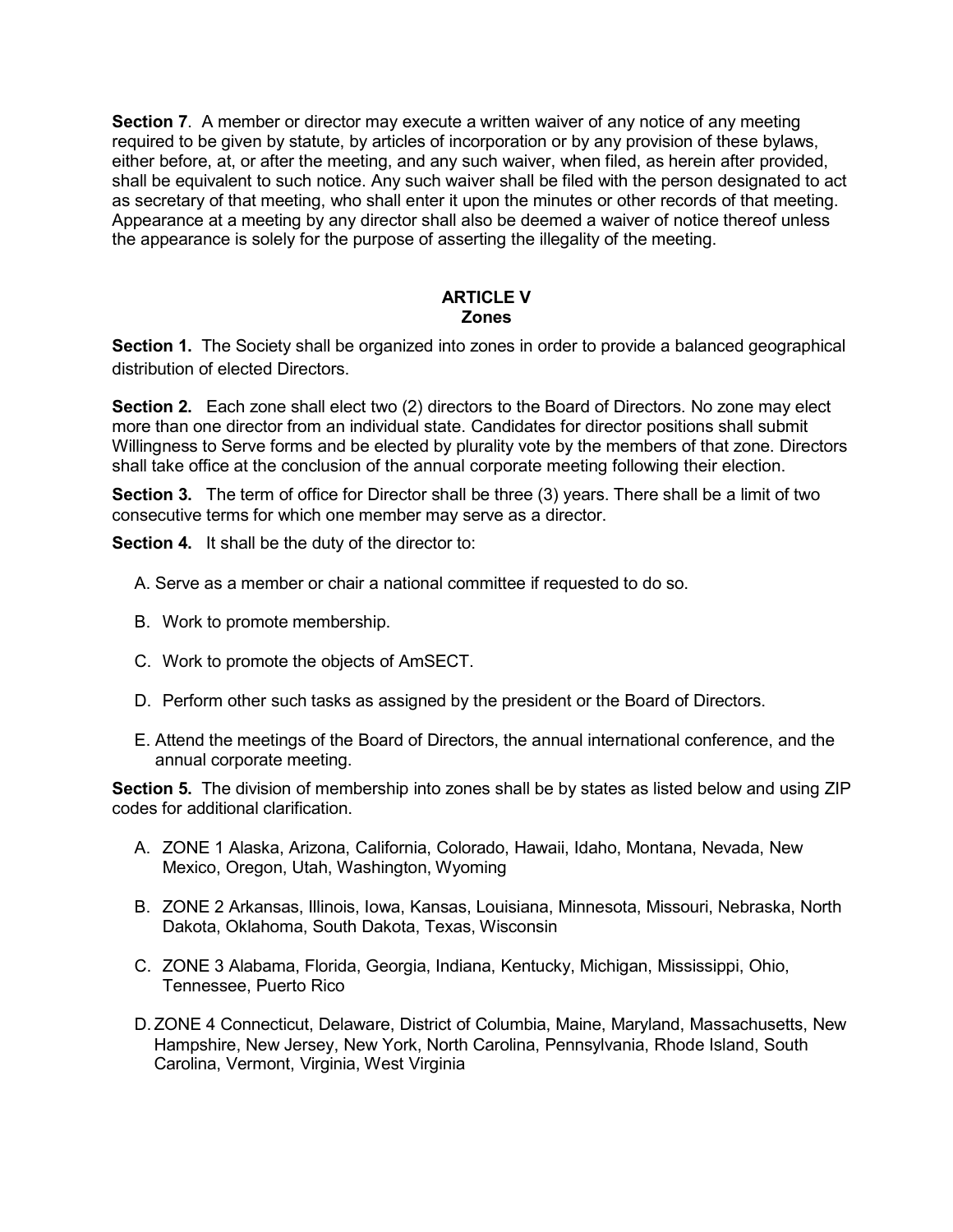## **ARTICLE VI Officers**

**Section 1.** The elected officers of the corporation shall be a president, a president-elect, a secretary and a treasurer.

**Section 2.** The officers shall be elected for a term of two (2) years or until their successors are elected.

**Section 3.** The president-elect shall be elected in the even numbered years for a term of two (2) years and shall assume office at the close of the annual corporate membership meeting at which elected and shall become president at the conclusion of that term.

**Section 4.** If seeking a consecutive term in office due to an unfulfilled vacancy in the Presidentelect position, the president's name shall be entered as a candidate in the president-elect election. If the president receives a plurality of votes, there will not be a president-elect until the next even year election, and the president will begin a second term at the conclusion of the first term.

**Section 5.** The secretary shall be elected in the even numbered years for a term of two (2) years and shall assume office at the conclusion of the meeting at which elected.

**Section 6.** The treasurer shall be elected in the even numbered years for the term of two (2) years and shall assume office at the conclusion of the meeting at which elected.

**Section 7.** A vacancy in the office of the president shall be filled for the remainder of the term by the president-elect, who will then begin their normal term of office as president. In the absence of a president-elect, the vacancy shall be filled for the remainder of the term by plurality electronic ballot vote of the membership in accordance with policies and procedures established by the Ethics/Nominating Committees.

**Section 8.** A vacancy in the office of president-elect shall be filled for the remainder of the term by plurality electronic ballot vote of the membership in accordance with policies and procedures established by the Ethics/Nominating Committees, except when the president-elect becomes president under Section 7.

**Section 9.** Should a vacancy occur in the office of secretary or treasurer during the first 75% of the term, such vacancy shall be filled by plurality electronic mail ballot vote of the membership in accordance with policies and procedures established by the Ethics/Nominating Committees. Should a vacancy occur during the last 25% of the term, such vacancy shall be filled by majority vote of the board of directors.

**Section 10.** A vacancy occurring from among the Directors shall be filled by the zone which elected the Director whose seat is vacant.

A. A special election for a Director shall be held within ninety (90) days of the vacancy, by the zone in which the vacancy occurred for the remaining part of the term of that Director. The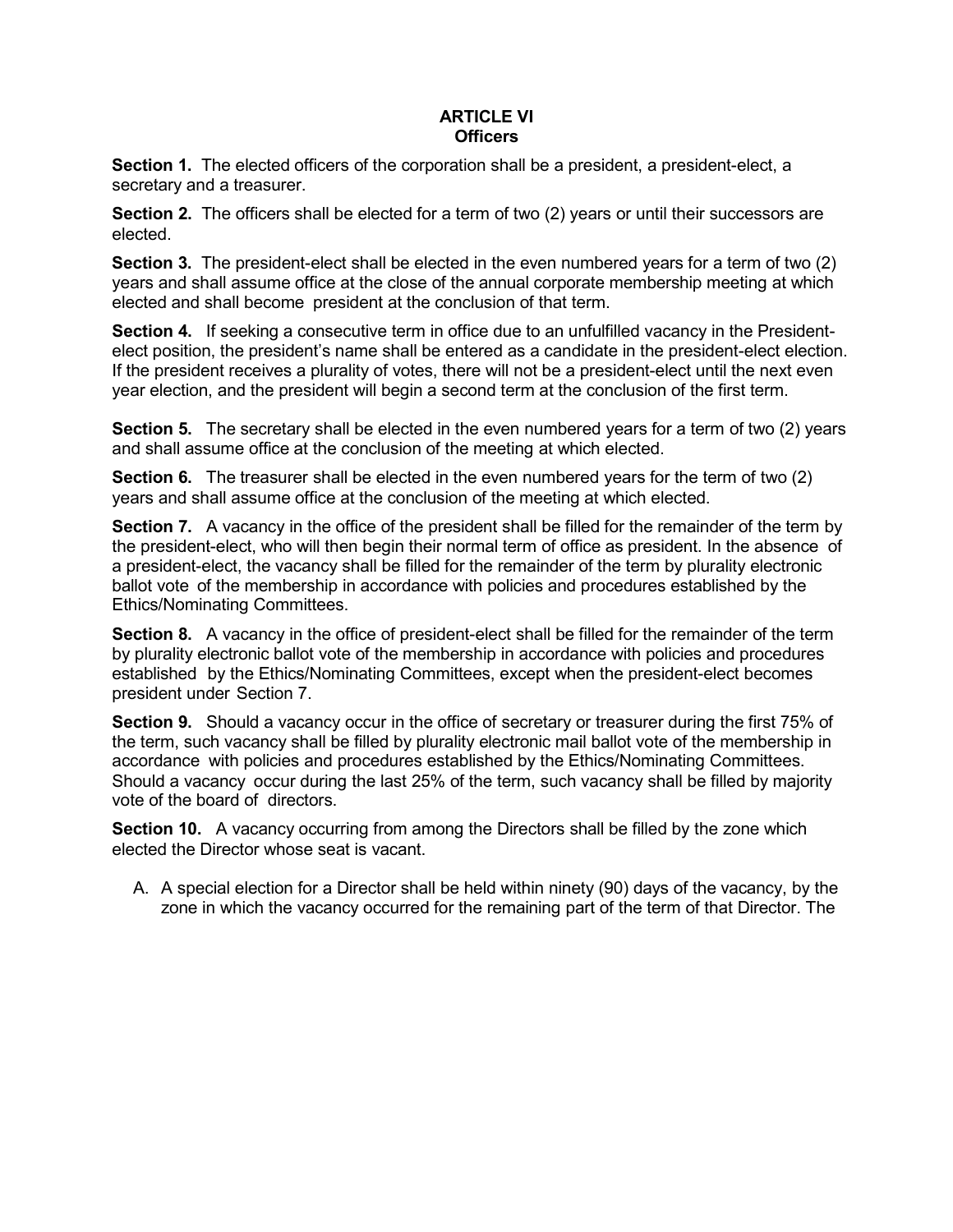special election shall be conducted by electronic ballot and quorum as specified in Article IX of these Bylaws.

B. Should a Director relocate and reside in a new zone, that Director shall continue to hold that position on the Board for the remainder of the term.

**Section 11.** If a current elected Director wishes to run for an officer's position in a regular election in an even numbered year, at the time the election is declared final, an automatic vacancy is created in that Director's position, and that automatic vacancy shall be filled by a special election by the zone in which the vacancy occurred, using the method of balloting and quorum specified in Article IX of these Bylaws, within ninety (90) days of the annual meeting. The president is not allowed to resign his office to run for the office of president-elect.

**Section 12.** No member shall serve as both a national officer of the society and as a director of a zone simultaneously.

**Section 13.** No officer shall hold more than one national office simultaneously.

**Section 14.** No officer shall serve more than three (3) consecutive terms in the same position or more than four terms in the same position collectively in a 12-year period. No individual shall serve more than 12 consecutive years on the Executive Board, unless the transition from president-elect to president exceeds annual limits in which case the individual shall be able to complete his term as president.

#### **ARTICLE VII Duties of Officers**

**Section 1.** The president shall:

- A. Preside at all business meetings of the society, the Board of Directors and all specially called meetings.
- B. Appoint, with the advice and consent of the Board of Directors, the non-elected Chairs of standing committees, special committees and subcommittees as the President or the Board of Directors may find necessary.
- C. With the approval of the Board of Directors, employ the services of consultants and employees and contract for other professional services. The president, with the approval of the board is authorized to negotiate with federal, state, local and other organizations to receive, dedicate, use or acknowledge any grants, gifts, or payments to the society, to support general programs, specific projects or to build reserve funds for the society.
- D. Attend the Board of Directors meetings and participate in communications concerning the business of the Society.

**Section 2.** The president-elect shall:

- A. Preside at all meetings of the society in the absence of the president.
- B. Assist the president in performing the functions of president. Special emphasis should be on planning for programs to be carried out in the following year.
- C. Serve as Chair of the Strategic Planning Committee.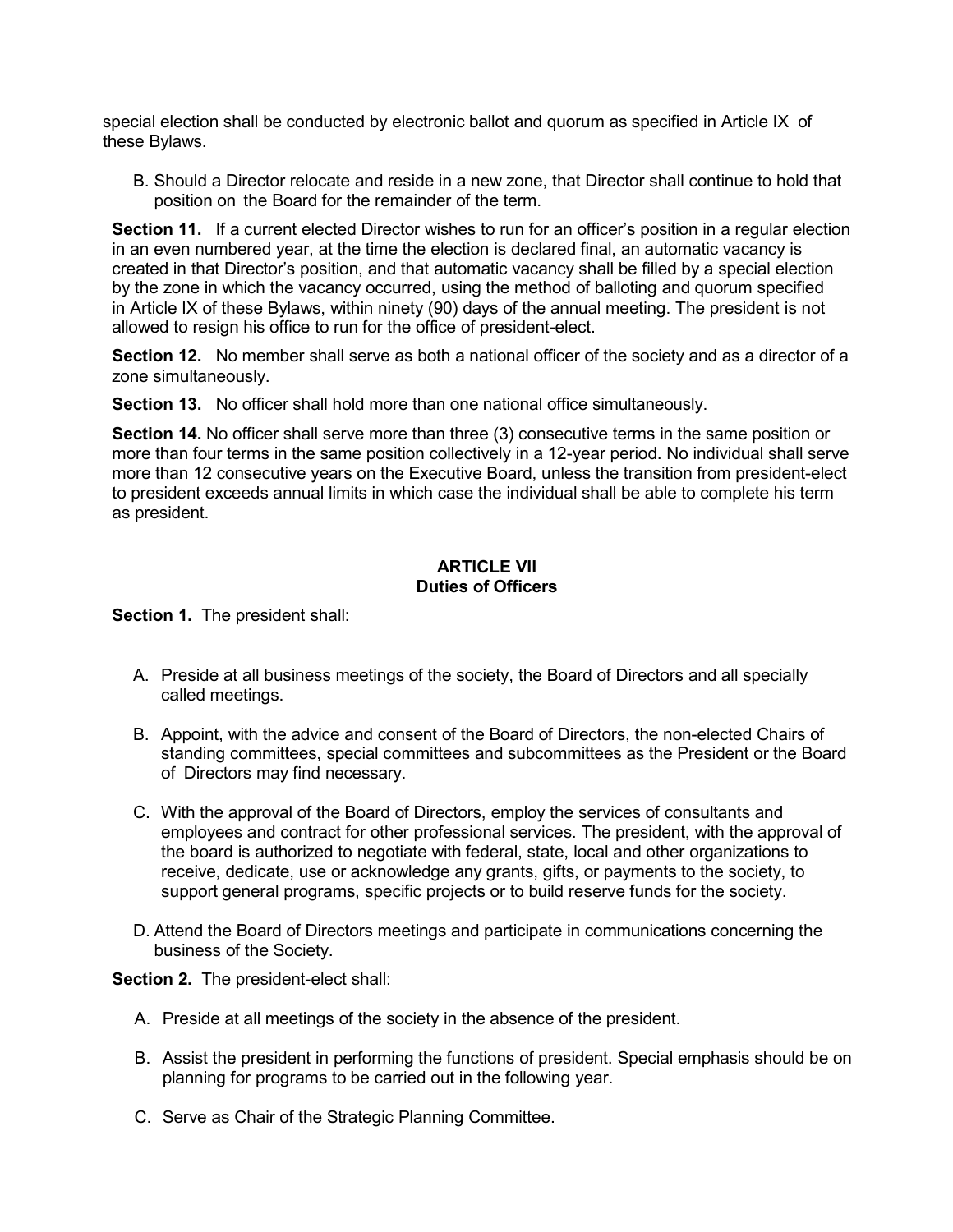- D. Assume the office of president at the conclusion of their term as president-elect.
- E. Attend the Board of Directors meetings and participate in communications concerning the business of the society.

**Section 3.** The secretary shall:

- A. Give notice of and attend all meetings of the society.
- B. Keep a record of all proceedings.
- C. Attest documents.
- D. Perform such other duties as are usual for such officers or as may be duly assigned to such officers.
- E. Attend the Board of Directors meetings and participate in communications concerning the business of the Society.

**Section 4.** The treasurer shall:

- A. Preside at all meetings of the society in the absence of the president and president-elect.
- B. Serve as Chair of the finance committee.
- C. Perform such other duties as are usual for such officers or as may be duly assigned to such officers.
- D.Attend the Board of Directors meetings and participate in communications concerning the business of the Society.

#### **ARTICLE VIII Nominations and Elections**

**Section 1.** The Nominating Committee shall consider the qualifications of the candidates proposed by the membership or by members of the Nominating Committee. The list of names submitted for consideration shall be those of ACTIVE or LIFE members in good standing and shall be accompanied by a completed "willingness to serve" form from each proposed candidate.

**Section 2.** The committee shall submit at least one (l) name for each office to be filled. The report of the committee shall be published with the official call to convention.

**Section 3.** The Nominating Committee shall cause to have a ballot posted listing the candidates for each office, director position, and committee position. This ballot shall be posted on the AmSECT website at least sixty (60) days prior to the annual corporate meeting. Any voting member may request from the national office, a paper ballot in lieu of voting electronically.

**Section 4.** Election shall be by ballot, by plurality vote, under the direction of the Ethics Committee, assisted by the Nominating Committee, provided that at least ten (10) percent of the voting membership so votes. In case of a tie, the winner shall be decided by a special election of the membership between the tied candidates. The candidate with the majority of votes from the special election will be deemed the winner.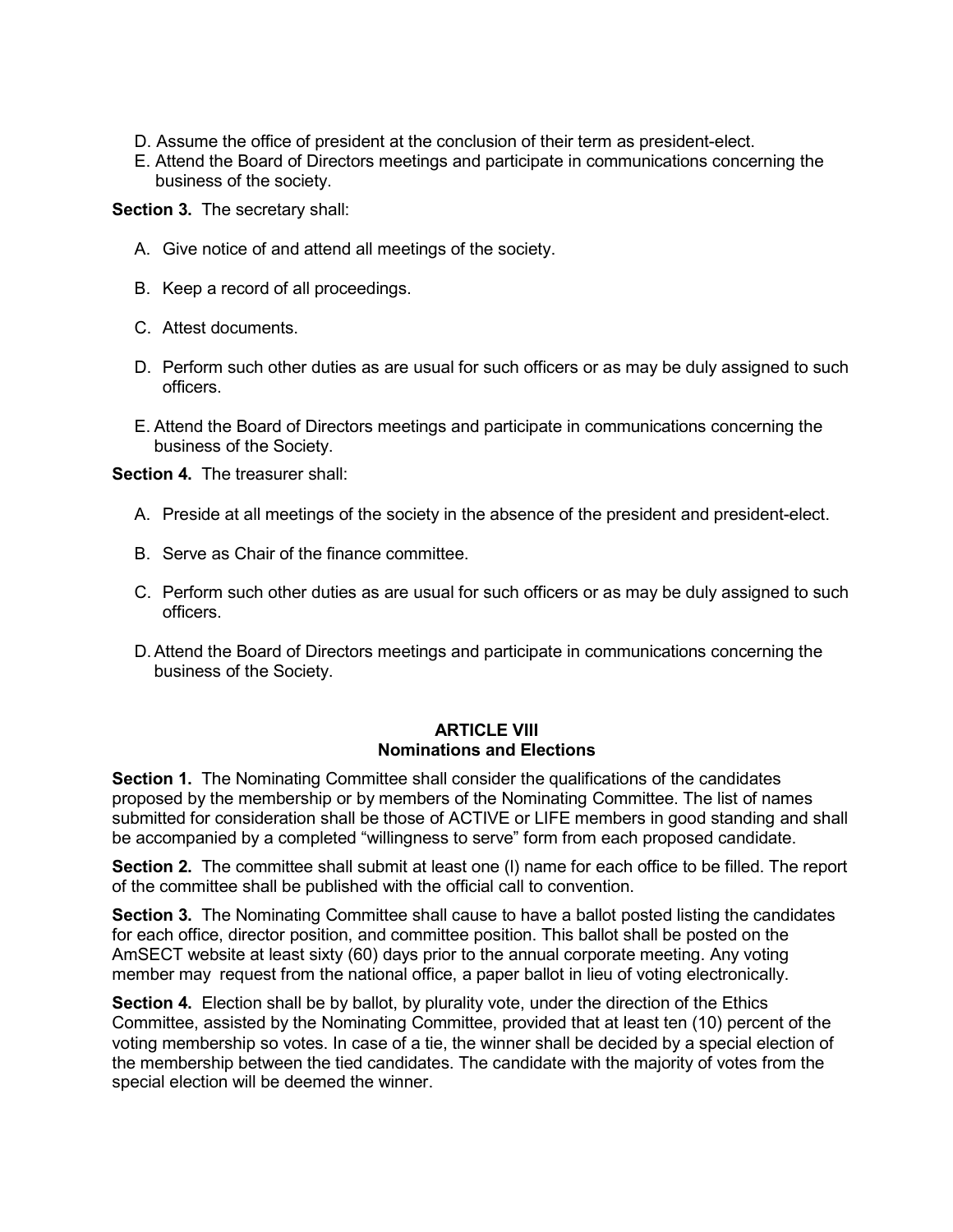**Section 5.** Votes for write-in candidates shall be counted among the valid votes cast, provided a "willingness to serve" form executed by the write-in candidate is presented to the secretary prior to the announcement of the election results and the candidate meets the qualifying requirements.

**Section 6.** Ballots for the election of officers, Directors, and committee members shall be published at least 60 days prior to the meeting. Voting will begin when the ballot is posted and will end on the date specified on the ballot as established by the Nominating Committee and winners of the elections will be notified and announced no later than 30 days prior to the annual meeting.

#### **ARTICLE IX Board of Directors**

**Section 1.** The government of this corporation and the management of its affairs shall be vested in a Board of Directors, which Board shall consist of all elected officers and two Directors elected by each of the geographic zones. The Board of Directors shall act in the best interest of the Society.

**Section 2.** Directors shall receive no compensation for their services as directors. Reimbursement of expenses incurred in the performance of their duties may be authorized by the Board of Directors. Nothing herein shall preclude a Director from serving the society in any other capacity and receiving compensation for such service.

**Section 3.** The Board of Directors may authorize any officer or officers, agent or agents, to enter into any contract or to execute and deliver an instrument in the name of and on behalf of the corporation, and such authority may be general or confined to specific instances.

**Section 4.** No loan shall be contracted on behalf of the corporation unless authorized by the Board of Directors. Such authority may be general or confined to specific instances.

**Section 5.** All checks, drafts or orders for the payment of money, notes issued in the name of the corporation shall be signed by such officer or officers, agent or agents of the corporation and in such manner as shall from time to time be determined by resolution of the Board of Directors.

**Section 6.** All funds of the corporation not otherwise employed shall be deposited from time to time to the credit of the corporation, in such bank, savings institutions, trust company, or other depositories as the Board of Directors may select.

**Section 7.** Attend the Board of Directors meetings and participate in communications concerning the business of the Society.

#### **ARTICLE X Meetings of the Board**

**Section 1.** Unless otherwise determined by the Board of Directors, there shall be two (2) regular meetings during the society's administrative year. These meetings shall be a convention meeting and a mid-year meeting. The time and place are to be determined by the president or a majority of the Board of Directors.

**Section 2.** Other meetings of the Board may be called by either the president or by a majority of the Board.

- A. The time and place of such meetings shall be determined by a majority vote of the Board.
- B. Such meetings of the Board of Directors may be held via conference call.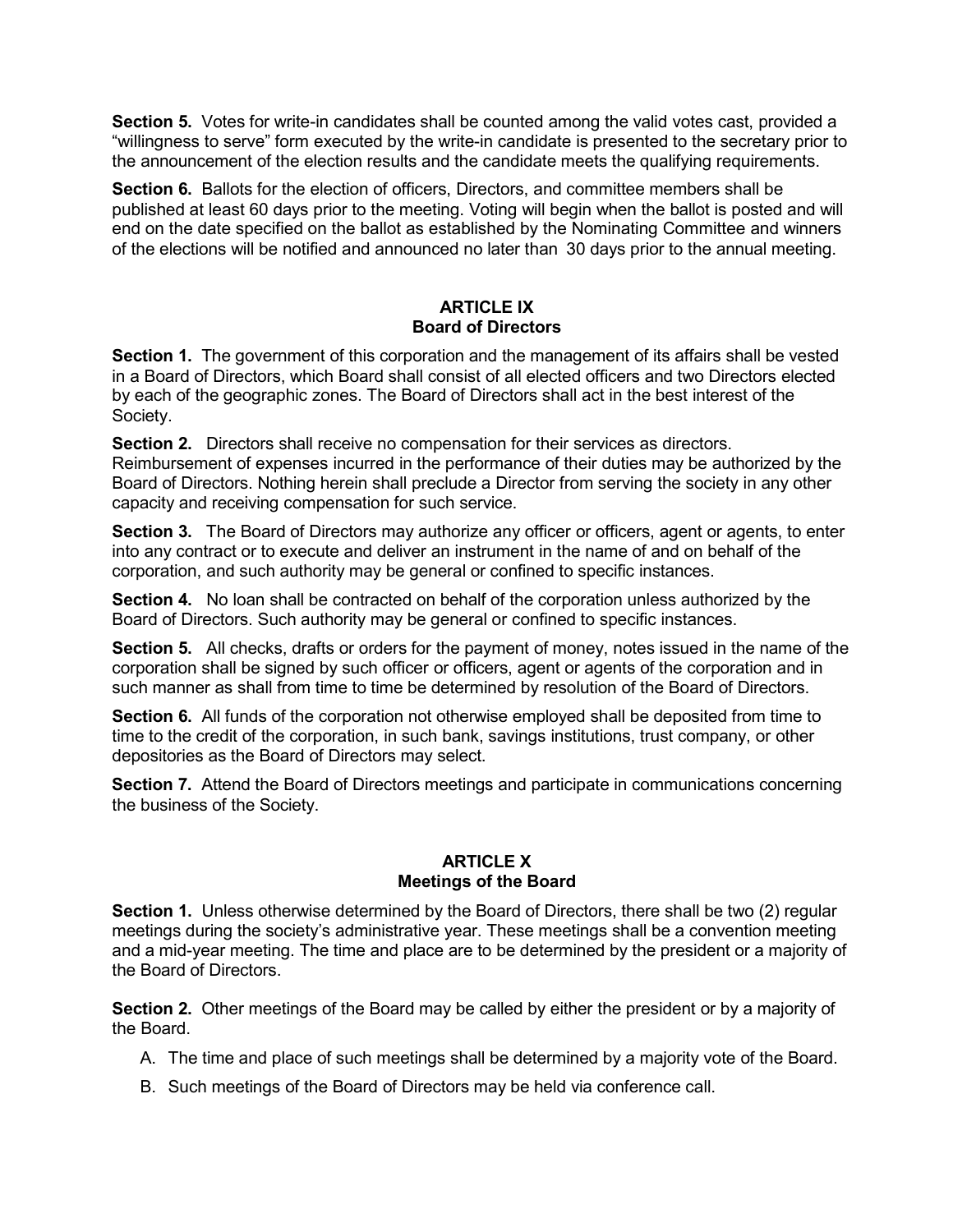- C. Notice of all special meetings of the Board of Directors shall be made electronically or by other mode of transmittal to each member of the Board at least twenty (20) days in advance of such meeting.
- D. An agenda shall be sent to each member of the Board at least five (5) days in advance of such meeting.
- E. A majority of the Board shall constitute a quorum.

**Section 3.** Action may be taken by the Board of Directors in accordance with the bylaws and/or the Minnesota statutes as may from time to time be amended (i.e. by written, verbal, telephone, or electronic communications).

**Section 4.** The Board of Directors may conduct business or vote on issues during the interval between meetings by electronic ballot or on a conference call.

**Section 5.** An Executive Committee comprised of the president, the president-elect, the secretary and the treasurer shall act in the management of the business of the corporation only in the interval between meetings of the board. The Executive Committee will at all times be subject to the control and direction of the Board of Directors.

## **ARTICLE XI Committees**

**Section 1.** The Elected Committees of the society shall include:

- A. The Achievement Recognition Committee shall promote the enhancement and prestige of the awards and scholarships and administer the judging and selection of the recipients. With the approval of the Board of Directors, it shall establish and maintain guidelines for each award and scholarship.
	- a. The Achievement Recognition Committee shall consist of three (3) members.
	- b. Term of office is for three (3) years starting at the termination of the annual meeting at which elected and ending at the termination of the third subsequent annual meeting.
	- c. One new member and any vacant positions shall be elected annually by the membership by ballot.
	- d. The senior member of the committee shall serve as Chair.
- B. The Bylaws Committee shall study the bylaws and propose amendments to them as necessary to enhance their administration and present such proposals to the Board of Directors and/or the membership.
	- a. The Bylaws Committee shall consist of two members for a portion of the three years cycle.
	- b. Term of office is for three (3) years starting at the termination of the annual meeting at which elected and ending at the termination of the third subsequent annual meeting.
	- c. One new member and any vacant positions shall be elected, as prescribed, by the membership by ballot.
	- d. The senior or sole member of the Committee shall serve as Chair.

*Proviso: The second member shall be elected to serve a term which begins with the start of the third year of the senior member. Hence, the committee cycle shall consist of a senior member and a junior member for the third year.*

C. The Ethics Committee is to constantly ensure that the society members and its officers function within the framework of the code of ethics and within the guidelines of these bylaws and the articles of incorporation.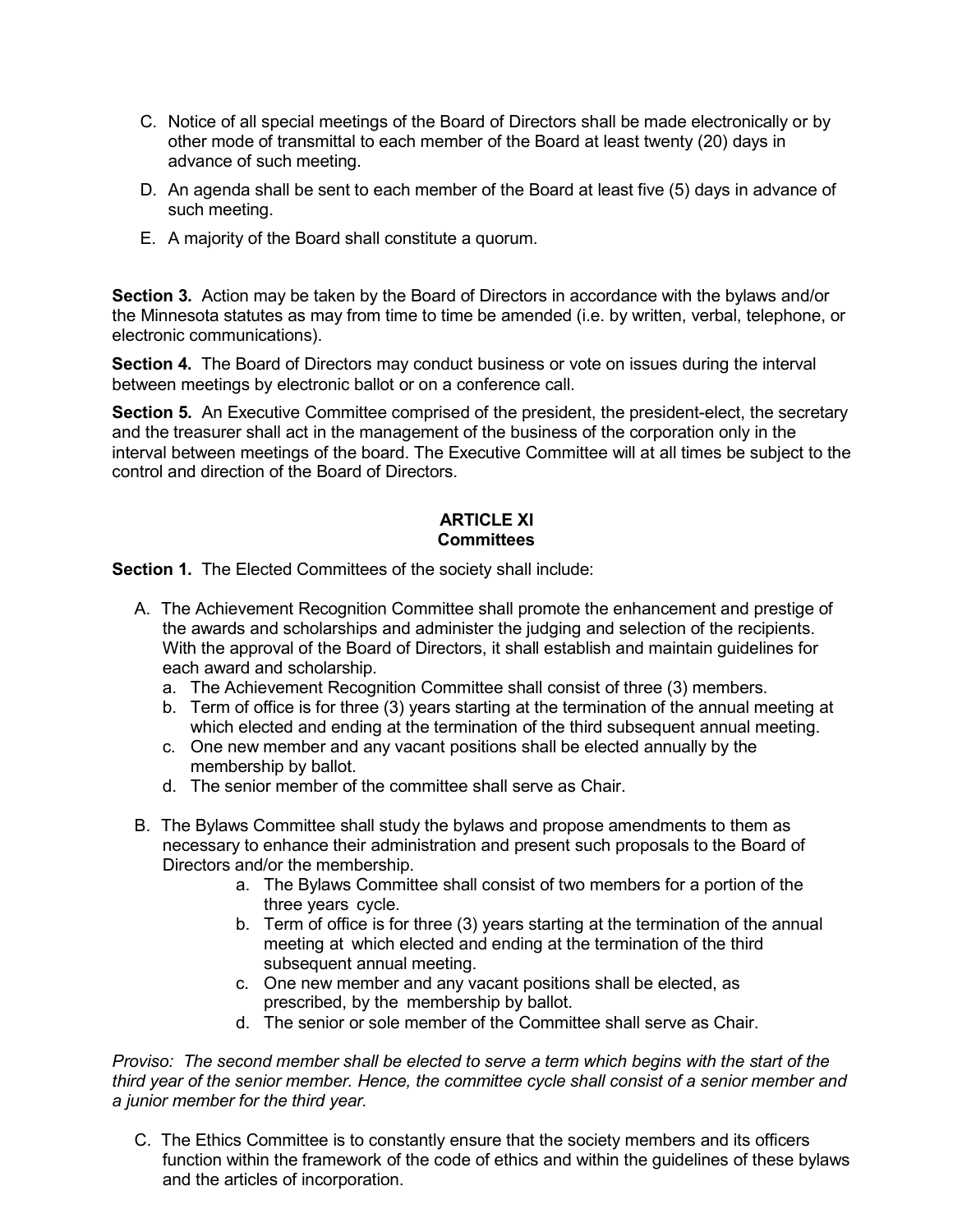The Ethics Committee shall oversee elections and the election process.

- a. The Ethics Committee shall consist of three (3) members.
- b. Term of office is for three (3) years starting at the termination of the annual meeting at which elected and ending at the termination of the third subsequent annual meeting.
- c. One new member and any vacant positions shall be elected annually by the membership by ballot.
- d. The senior member of the committee shall serve as Chair.
- D. The Nominating Committee shall request the membership to submit recommendations for nominees for national office and for elected committees at least one hundred and twenty (120) days in advance of the annual meeting. It shall consider any such recommendations received by it, but shall not be limited to them.
	- a. The Nominating Committee shall assist the Ethics Committee in overseeing the elections.
	- b. The Nominating Committee shall consist of three (3) members.
	- c. The term of office is for three (3) years starting at the termination of the annual meeting at which elected and ending at the termination of the third subsequent annual meeting.
	- d. One new member and any vacant positions shall be elected annually by the membership by ballot.
	- e. The senior member of the committee shall serve as Chair.
- E. In the event there is a vacancy in any of the elected committees the vacancy shall be filled for the remainder of the year by a member elected by the Board of Directors. If the vacancy occurs within the Bylaws Committee, at the end of the year the Bylaws Committee will be placed on the ballot to be voted on for the remainder of the regular three (3) years term.

**Section 2.** The Standing Committees of the society shall include:

- A. The Strategic Planning Committee, in consultation with the president, president-elect, treasurer, proposed committee chairs and publication editors, is responsible for developing a long-range management plan and budget requirements.
	- a. The plan must be developed, updated and distributed to the Board of Directors in the second year of the president-elect's term of office.
	- b. During the fall Board of Directors Meeting the plan shall be revised as necessary and approved.
	- c. The approved plan will be electronically available to the membership within 60 days of the Board of Director's approval.
	- d. The Strategic Planning Committee shall consist of no more than six (6) committee members, in addition to the president, president-elect and treasurer.
	- e. The President-Elect shall appoint the members.
	- f. The President-Elect shall serve as Chair.
- B. The Finance Committee shall consist of the Executive Committee. The Treasurer shall serve as Chair.
- C. The Government Relations Committee Chair shall be appointed by the President and approved by the Board of Directors.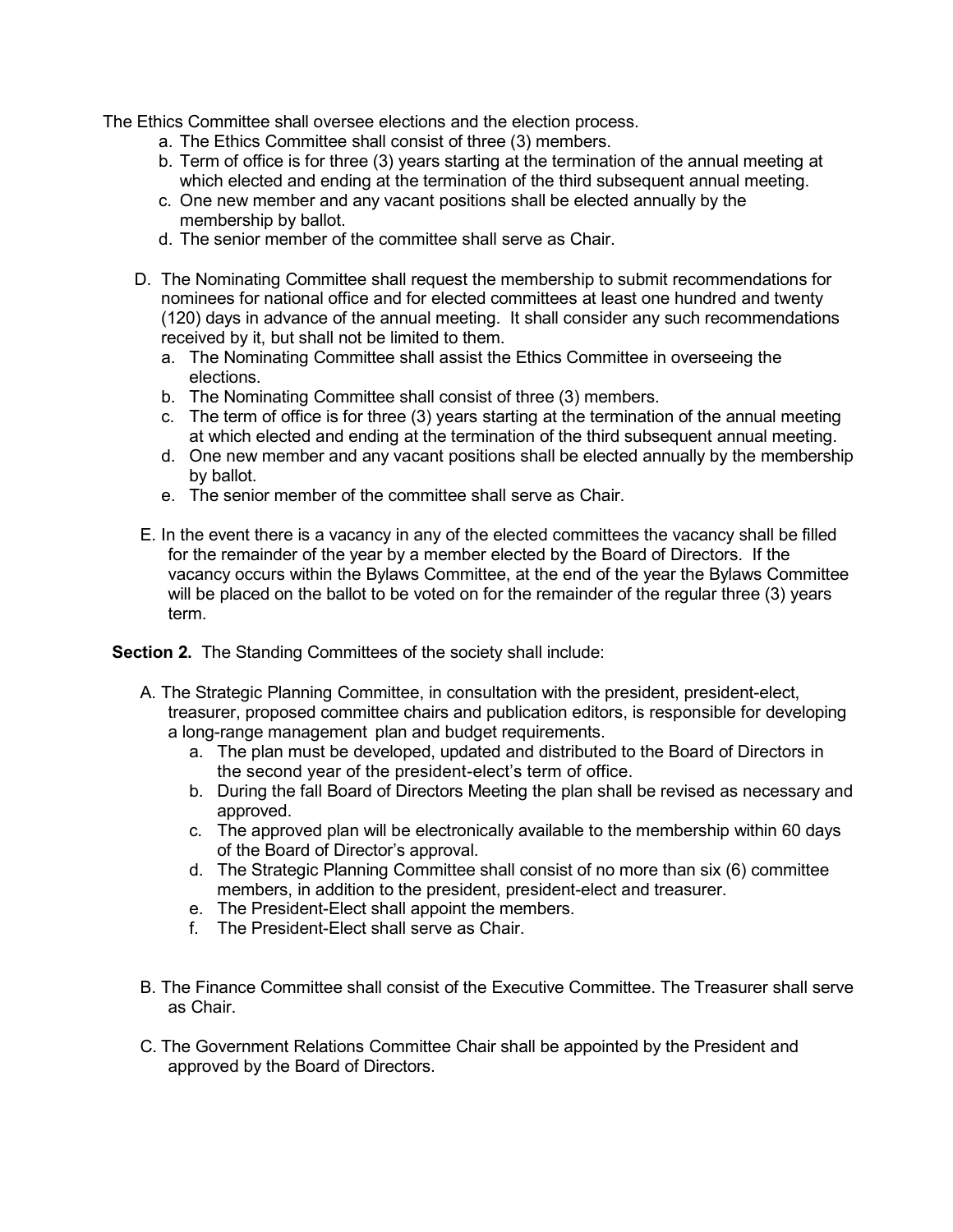**Section 3.** The Appointed Committees of the society shall be created and/or dissolved by the president and the Board of Directors as needed.

- A. Examples of Appointed Committees are:
	- a. Special purpose committees
	- b. Task forces
	- c. Liaisons

**Section 4.** The president shall be *ex officio* a member of every committee except the Nominating Committee and the Ethics Committee and shall be notified of their meetings. All committees shall report to the Board of Directors.

#### **ARTICLE XII Dissolution**

In the event of dissolution of this society, the net assets of the corporation shall be applied and distributed as follows:

- A. All liabilities and obligations shall be paid, satisfied and discharged or adequate provisions shall be made therefore.
- B. Assets held by the corporation upon condition requiring return, transfer or conveyance, which condition occurs by reason of the dissolution, shall be returned, transferred or conveyed in accordance with such requirements.
- C.Assets held for educational or similar use, but not held upon a condition requiring return, transfer or conveyance by reason of the dissolution, shall be transferred or conveyed to one or more domestic corporations engaged in activities compatible with those of this society pursuant to a plan of distribution as provided by law provided however, said corporation shall qualify under Section 501(c)3 of the Internal Revenue Code.

## **ARTICLE XIII Parliamentary Authority**

The rules of parliamentary practice comprised in the current edition of Robert's Rules of Order Newly Revised or a comparable authority in countries outside Canada and the United States of America shall govern all meetings of the society including the Board of Directors, except where inconsistent with these bylaws, the articles of incorporation or Statutes of Minnesota and subject to any special rules which have been or may be adopted.

#### **ARTICLE XIV Amendment of Bylaws**

**Section 1.** The Bylaws Committee may upon its own, or upon the petition of at least twenty five (25) members shall propose bylaws amendments to the Board of Directors for its approval.

**Section 2.** If the Board of Directors approves the proposed bylaws amendment by a majority vote, the text of the same shall be posted on the AmSECT website at least 60 days prior to the annual Corporate meeting with a notice that the proposed amendments will be open for discussion and revision during the annual meeting.

**Section 3.** The proposed amendments as revised will be sent to the entire voting membership with instructions for electronic voting within twenty-one (21) days of the annual corporate meeting